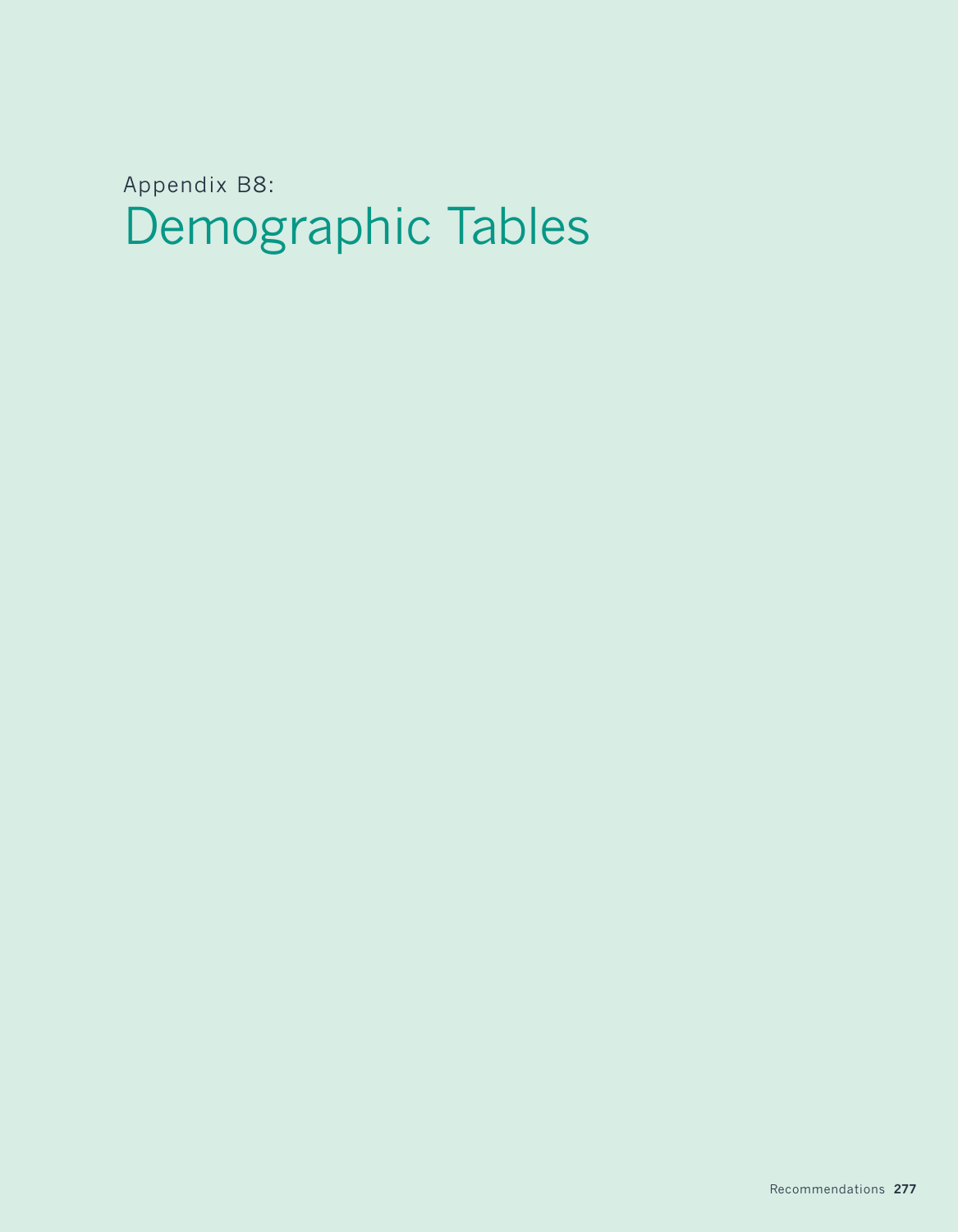#### Table B8.1.

Basic Demographic Statistics by State, 2013

| Dasid Domographic Otatistics by Otate, 2019 |                         |                         |                                               |                         |                                                  |                                                           |                                            |                                                                   |                                                  |                                                                           |                                                         |
|---------------------------------------------|-------------------------|-------------------------|-----------------------------------------------|-------------------------|--------------------------------------------------|-----------------------------------------------------------|--------------------------------------------|-------------------------------------------------------------------|--------------------------------------------------|---------------------------------------------------------------------------|---------------------------------------------------------|
|                                             | Total                   | Number<br>of Women,     | Sex Ratio<br>(Women to<br>Men, Aged<br>18 and | Median<br>Age<br>of All | Proportion<br>of Female<br>Population<br>Aged 65 | Proportion<br>of Female<br>Population<br><b>Under Age</b> | Number of<br>Female<br>Same-Sex<br>Partner | Proportion<br>of Women<br>Living in<br>Metropolitan<br>Areas, All | Proportion<br>of Women<br>Who Are<br>Immigrants, | Percent of<br>Federal and<br><b>State Prison</b><br>Population<br>Who Are | Proportion<br>of Women<br>with a<br>Disability,<br>Ages |
|                                             | Population              | All Ages                | Older)                                        | Women                   | and Older                                        | 35                                                        | Households                                 | Ages                                                              | All Ages                                         | Women                                                                     | $21 - 64$                                               |
| State                                       | Number                  | Number                  | Ratio                                         | Years                   | Percent                                          | Percent                                                   | Number                                     | Percent                                                           | Percent                                          | Percent                                                                   | Percent                                                 |
| Alabama                                     | 4,833,722               | 2,492,548               | 1.10:1                                        | 39                      | 16.5%                                            | 44.2%                                                     | 3,731                                      | 65.3%                                                             | 3.0%                                             | 8.4%                                                                      | 15.4%                                                   |
| Alaska                                      | 735,132                 | 350,128                 | 0.90:1                                        | 34                      | 9.9%                                             | 51.4%                                                     | 812                                        | 42.6%                                                             | 6.6%                                             | 12.4%                                                                     | 9.5%                                                    |
| Arizona                                     | 6,626,624               | 3,325,355               | 1.02:1                                        | 38                      | 16.5%                                            | 46.1%                                                     | 8,849                                      | 89.7%                                                             | 13.7%                                            | 9.2%                                                                      | 10.1%                                                   |
| Arkansas                                    | 2,959,373               | 1,498,176               | 1.06:1                                        | 39                      | 16.9%                                            | 44.8%                                                     | 2,248                                      | 45.4%                                                             | 4.5%                                             | 7.7%                                                                      | 15.6%                                                   |
| California                                  | 38, 332, 521            | 19,273,782              | 1.03:1                                        | 36                      | 14.0%                                            | 47.3%                                                     | 43,160                                     | 97.6%                                                             | 27.7%                                            | 4.6%                                                                      | 8.6%                                                    |
| Colorado                                    | 5,268,367               | 2,616,599               | 1.00:1                                        | 37                      | 13.6%                                            | 46.5%                                                     | 6,726                                      | 76.5%                                                             | 9.9%                                             | 8.9%                                                                      | 8.9%                                                    |
| Connecticut                                 | 3,596,080               | 1,844,231               | 1.08:1                                        | 41                      | 16.8%                                            | 41.7%                                                     | 4,494                                      | 94.8%                                                             | 14.0%                                            | 7.0%                                                                      | 8.4%                                                    |
| Delaware                                    | 925,749                 | 476,664                 | 1.10:1                                        | 40                      | 17.0%                                            | 42.7%                                                     | 1,054                                      | 100.0%                                                            | 7.8%                                             | 8.6%                                                                      | 12.3%                                                   |
| District of Columbia                        | 646,449                 | 341,690                 | 1.14:1                                        | 33                      | 12.9%                                            | 52.1%                                                     | 1,045                                      | 100.0%                                                            | 14.7%                                            | N/A                                                                       | 9.1%                                                    |
| Florida                                     | 19,552,860              | 9,989,240               | 1.07:1                                        | 43                      | 20.1%                                            | 40.4%                                                     | 21,084                                     | 92.5%                                                             | 20.1%                                            | 7.1%                                                                      | 10.5%                                                   |
| Georgia                                     | 9,992,167               | 5,113,796               | 1.08:1                                        | 37                      | 13.2%                                            | 47.0%                                                     | 10,766                                     | 70.5%                                                             | 9.3%                                             | 6.6%                                                                      | 11.6%                                                   |
| Hawaii                                      | 1,404,054               | 694,578                 | 0.99:1                                        | 40                      | 17.6%                                            | 44.0%                                                     | 1,670                                      | 70.1%                                                             | 19.6%                                            | 11.7%                                                                     | 7.4%                                                    |
| Idaho                                       | 1,612,136               | 805,049                 | 1.02:1                                        | 36                      | 14.7%                                            | 48.2%                                                     | 1,294                                      | 50.6%                                                             | 5.9%                                             | 13.6%                                                                     | 10.8%                                                   |
| Illinois                                    | 12,882,135              | 6,560,187               | 1.06:1                                        | 38                      | 15.2%                                            | 45.5%                                                     | 13,131                                     | 84.2%                                                             | 13.8%                                            | 6.0%                                                                      | 9.3%                                                    |
| Indiana                                     | 6,570,902               | 3,343,036               | 1.06:1                                        | 38                      | 15.5%                                            | 45.6%                                                     | 6,530                                      | 69.4%                                                             | 4.6%                                             | 9.5%                                                                      | 12.9%                                                   |
| lowa                                        | 3,090,416               | 1,562,487               | 1.05:1                                        | 39                      | 17.3%                                            | 44.9%                                                     | 2,545                                      | 41.8%                                                             | 5.0%                                             | 8.2%                                                                      | 10.4%                                                   |
| Kansas                                      | 2,893,957               | 1,453,067               | 1.03:1                                        | 37                      | 15.9%                                            | 46.6%                                                     | 2,783                                      | 54.2%                                                             | 6.6%                                             | 7.5%                                                                      | 10.7%                                                   |
| Kentucky                                    | 4,395,295               | 2,232,200               | 1.06:1                                        | 39                      | 16.0%                                            | 43.9%                                                     | 4,190                                      | 41.4%                                                             | 3.4%                                             | 11.0%                                                                     | 16.8%                                                   |
| Louisiana                                   | 4,625,470               | 2,367,933               | 1.07:1                                        | 37                      | 14.5%                                            | 47.1%                                                     | 3,447                                      | 67.5%                                                             | 3.5%                                             | 5.7%                                                                      | 13.0%                                                   |
| Maine                                       | 1,328,302               | 677,009                 | 1.06:1                                        | 45                      | 19.0%                                            | 37.9%                                                     | 2,034                                      | 59.1%                                                             | 3.6%                                             | 7.4%                                                                      | 14.0%                                                   |
| Maryland                                    | 5,928,814               | 3,048,733               | 1.09:1                                        | 39                      | 14.8%                                            | 43.9%                                                     | 8,139                                      | 92.2%                                                             | 14.2%                                            | 4.3%                                                                      | 8.9%                                                    |
| Massachusetts                               | 6,692,824               | 3,450,931               | 1.10:1                                        | 41                      | 16.5%                                            | 43.0%                                                     | 12,982                                     | 86.3%                                                             | 16.1%                                            | 7.4%                                                                      | 9.6%                                                    |
| Michigan                                    | 9,895,622               | 5,038,988               | 1.07:1                                        | 40                      | 16.5%                                            | 43.1%                                                     | 9,569                                      | 73.4%                                                             | 6.2%                                             | 4.7%                                                                      | 12.5%                                                   |
| Minnesota                                   | 5,420,380               | 2,747,152               | 1.04:1                                        | 38                      | 15.3%                                            | 45.5%                                                     | 7,028                                      | 64.8%                                                             | 7.6%                                             | 7.0%                                                                      | 8.7%                                                    |
| Mississippi                                 | 2,991,207               | 1,540,005               | 1.10:1                                        | 38                      | 15.5%                                            | 46.2%                                                     | 2,023                                      | 34.4%                                                             | 2.0%                                             | 7.4%                                                                      | 15.6%                                                   |
| Missouri                                    | 6,044,171               | 3,081,854               | 1.07:1                                        | 39                      | 16.6%                                            | 44.6%                                                     | 6,171                                      | 69.2%                                                             | 3.9%                                             | 8.8%                                                                      | 12.4%                                                   |
| Montana                                     | 1,015,165               | 508,501                 | 1.01:1                                        | 40                      | 17.1%                                            | 43.7%                                                     | 989                                        | 11.1%                                                             | 2.0%                                             | 11.3%                                                                     | 11.2%                                                   |
| Nebraska                                    | 1,868,516               | 942,838                 | 1.04:1                                        | 37                      | 15.8%                                            | 47.1%                                                     | 1,708                                      | 53.3%                                                             | 6.1%                                             | 7.4%                                                                      | 8.6%                                                    |
| Nevada                                      | 2,790,136               | 1,386,739               | 1.00:1                                        | 37                      | 14.6%                                            | 46.0%                                                     | 2,777                                      | 88.5%                                                             | 19.9%                                            | 8.3%                                                                      | 12.0%                                                   |
| New Hampshire                               | 1,323,459               | 672,259                 | 1.05:1                                        | 42                      | 16.7%                                            | 40.5%                                                     | 1,975                                      | 41.3%                                                             | 6.1%                                             | 7.9%                                                                      | 10.0%                                                   |
| New Jersey                                  | 8,899,339               | 4,559,251               | 1.08:1                                        | 41                      | 16.3%                                            | 42.4%                                                     | 8,133                                      | 97.6%                                                             | 21.4%                                            | 4.6%                                                                      | 8.4%                                                    |
| New Mexico<br>New York                      | 2,085,287<br>19,651,127 | 1,049,487               | 1.03:1                                        | 38                      | 15.9%                                            | 45.8%                                                     | 3,281                                      | 65.2%                                                             | 10.6%                                            | 9.5%                                                                      | 13.1%                                                   |
| North Carolina                              | 9,848,060               | 10,109,477<br>5,047,190 | 1.09:1                                        | 39                      | 16.2%                                            | 44.0%                                                     | 21,904                                     | 90.1%                                                             | 23.0%<br>7.2%                                    | 4.4%                                                                      | 9.1%                                                    |
|                                             | 723,393                 | 354,742                 | 1.09:1<br>0.96:1                              | 39                      | 15.8%<br>15.9%                                   | 44.2%                                                     | 10,532<br>351                              | 66.9%                                                             |                                                  | 6.7%                                                                      | 12.0%<br>7.3%                                           |
| North Dakota<br>Ohio                        | 11,570,808              | 5,915,372               | 1.07:1                                        | 37<br>40                | 16.9%                                            | 47.5%                                                     | 11,495                                     | 22.6%<br>76.7%                                                    | 3.1%<br>4.0%                                     | 10.4%<br>8.0%                                                             | 12.2%                                                   |
| Oklahoma                                    | 3,850,568               | 1,946,121               | 1.05:1                                        | 37                      | 15.6%                                            | 43.4%<br>47.0%                                            | 3,387                                      | 53.7%                                                             | 5.5%                                             | 10.1%                                                                     | 14.3%                                                   |
| Oregon                                      | 3,930,065               | 1,984,979               | 1.04:1                                        | 40                      | 16.6%                                            | 43.5%                                                     | 7,126                                      | 70.5%                                                             | 10.2%                                            | 8.4%                                                                      | 13.4%                                                   |
| Pennsylvania                                | 12,773,801              | 6,534,366               | 1.07:1                                        | 41                      | 18.3%                                            | 41.9%                                                     | 13,831                                     | 83.1%                                                             | 6.3%                                             | 5.3%                                                                      | 11.4%                                                   |
| Rhode Island                                | 1,051,511               | 537,532                 | 1.09:1                                        | 41                      | 17.5%                                            | 42.3%                                                     | 1,709                                      | 100.0%                                                            | 13.4%                                            | 5.7%                                                                      | 10.9%                                                   |
| South Carolina                              | 4,774,839               | 2,455,831               | 1.09:1                                        | 39                      | 16.6%                                            | 44.0%                                                     | 3,844                                      | 76.6%                                                             | $4.6\%$                                          | 6.3%                                                                      | 12.5%                                                   |
| South Dakota                                | 844,877                 | 420,653                 | 1.00:1                                        | 37                      | 16.3%                                            | 46.4%                                                     | 762                                        | 19.4%                                                             | 2.6%                                             | 12.1%                                                                     | 11.3%                                                   |
| Tennessee                                   | 6,495,978               | 3,319,592               | 1.08:1                                        | 39                      | 16.1%                                            | 44.0%                                                     | 6,008                                      | 62.3%                                                             | 4.3%                                             | 8.6%                                                                      | 14.7%                                                   |
| Texas                                       | 26,448,193              | 13,301,940              | 1.03:1                                        | 35                      | 12.4%                                            | 49.8%                                                     | 22,874                                     | 84.1%                                                             | 16.2%                                            | 8.2%                                                                      | 10.3%                                                   |
| Utah                                        | 2,900,872               | 1,438,422               | 1.01:1                                        | 30                      | 10.6%                                            | 56.6%                                                     | 2,161                                      | 80.8%                                                             | 8.5%                                             | 9.4%                                                                      | 8.8%                                                    |
| Vermont                                     | 626,630                 | 318,348                 | 1.06:1                                        | 43                      | 17.8%                                            | 40.1%                                                     | 1,692                                      | 34.6%                                                             | 4.3%                                             | 7.4%                                                                      | 11.5%                                                   |
| Virginia                                    | 8,260,405               | 4,204,129               | 1.06:1                                        | 38                      | 14.8%                                            | 45.0%                                                     | 7,672                                      | 72.1%                                                             | 11.8%                                            | 7.7%                                                                      | 9.5%                                                    |
| Washington                                  | 6,971,406               | 3,487,837               | 1.01:1                                        | 38                      | 14.9%                                            | 45.3%                                                     | 10,746                                     | 83.9%                                                             | 14.0%                                            | 8.1%                                                                      | 10.5%                                                   |
| West Virginia                               | 1,854,304               | 936,667                 | 1.04:1                                        | 42                      | 18.8%                                            | 40.2%                                                     | 1,571                                      | 18.2%                                                             | $1.6\%$                                          | 11.8%                                                                     | 18.4%                                                   |
| Wisconsin                                   | 5,742,713               | 2,892,365               | 1.03:1                                        | 40                      | 16.3%                                            | 43.9%                                                     | 5,673                                      | 65.4%                                                             | 4.8%                                             | 5.5%                                                                      | 10.2%                                                   |
| Wyoming                                     | 582,658                 | 286,499                 | 0.98:1                                        | 36                      | 14.4%                                            | 47.5%                                                     | 438                                        | 0.0%                                                              | 3.7%                                             | 11.3%                                                                     | 10.7%                                                   |
| <b>United States</b>                        | 316,128,839             | 160,536,555             | 1.06:1                                        | 38                      | 15.6%                                            | 45.1%                                                     | 340,144                                    | 78.4%                                                             | 13.2%                                            | 7.1%                                                                      | 10.8%                                                   |
|                                             |                         |                         |                                               |                         |                                                  |                                                           |                                            |                                                                   |                                                  |                                                                           |                                                         |

Notes: N/A=data are not available. State-level IWPR data on basic demographic statistics for men are available at www.statusofwomendata.org.

Data on same-sex partner households include both those headed by married and cohabiting couples and are three-year (2011–2013) averages.<br>Disability includes cognitive, ambulatory, sight, hearing, and self-care or independe

**278** THE STATUS OF WOMEN IN THE STATES: 2015 | www.statusofwomendata.org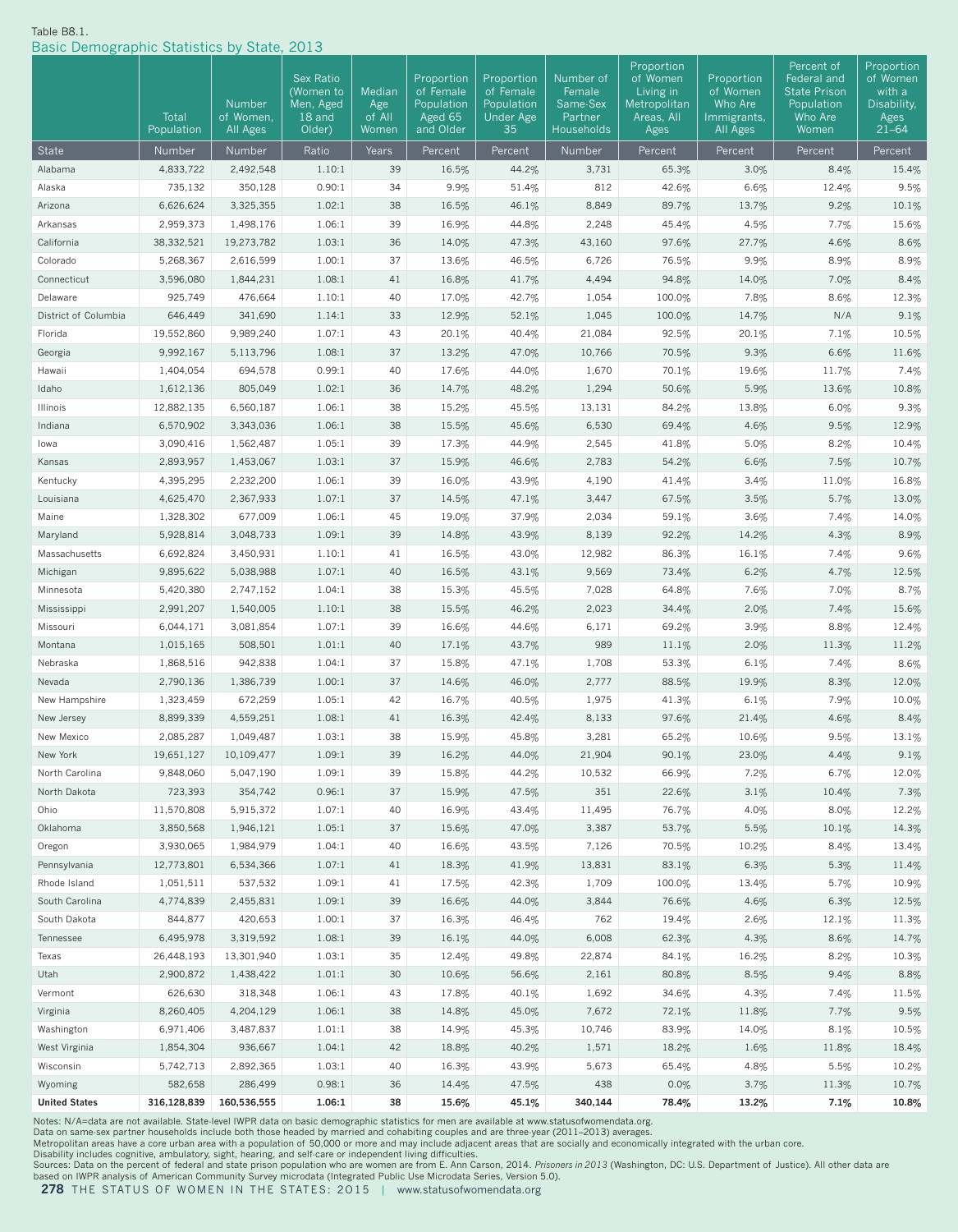#### Table B8.2. Distribution of Women by Race and Ethnicity, All Ages, 2013

|                      | White   | Hispanic | <b>Black</b> | Asian/Pacific<br>Islander | <b>Native American</b> | Other Race or<br>Two or More<br>Races |
|----------------------|---------|----------|--------------|---------------------------|------------------------|---------------------------------------|
| State                | Percent | Percent  | Percent      | Percent                   | Percent                | Percent                               |
| Alabama              | 65.8%   | 3.4%     | 27.6%        | 1.3%                      | 0.4%                   | 1.6%                                  |
| Alaska               | 61.0%   | 7.3%     | 3.1%         | 7.0%                      | 14.4%                  | 7.2%                                  |
| Arizona              | 57.1%   | 29.8%    | 3.8%         | 3.2%                      | 4.0%                   | 2.2%                                  |
| Arkansas             | 73.9%   | 6.5%     | 15.7%        | 1.3%                      | 0.5%                   | 2.1%                                  |
| California           | 38.7%   | 37.8%    | 5.7%         | 14.4%                     | 0.4%                   | 3.0%                                  |
| Colorado             | 69.6%   | 20.6%    | 3.5%         | 3.3%                      | 0.5%                   | 2.5%                                  |
| Connecticut          | 69.4%   | 14.4%    | 9.9%         | 4.0%                      | 0.1%                   | 2.2%                                  |
| Delaware             | 63.9%   | 8.1%     | 21.5%        | $3.8\%$                   | 0.4%                   | 2.2%                                  |
| District of Columbia | 33.9%   | 9.8%     | 49.8%        | 3.7%                      | 0.2%                   | 2.6%                                  |
| Florida              | 56.1%   | 23.3%    | 15.7%        | 2.7%                      | 0.2%                   | 2.0%                                  |
| Georgia              | 54.2%   | 8.3%     | 31.8%        | 3.6%                      | 0.2%                   | 2.0%                                  |
| Hawaii               | 20.8%   | 9.5%     | 1.5%         | 47.4%                     | 0.1%                   | 20.6%                                 |
| Idaho                | 83.4%   | 11.5%    | 0.4%         | 1.8%                      | 1.1%                   | 1.8%                                  |
| Illinois             | 62.6%   | 15.7%    | 14.8%        | 5.0%                      | 0.1%                   | 1.8%                                  |
| Indiana              | 80.6%   | 6.2%     | 9.1%         | 1.9%                      | 0.1%                   | 2.1%                                  |
| lowa                 | 87.9%   | 5.2%     | 3.2%         | 2.0%                      | 0.2%                   | 1.5%                                  |
| Kansas               | 77.6%   | 10.6%    | 5.7%         | 2.6%                      | 0.7%                   | 2.8%                                  |
| Kentucky             | 85.8%   | 2.7%     | 7.9%         | 1.3%                      | 0.2%                   | 2.0%                                  |
| Louisiana            | 59.0%   | 4.3%     | 33.1%        | 1.6%                      | 0.5%                   | 1.5%                                  |
| Maine                | 94.3%   | 1.0%     | 0.8%         | 1.3%                      | 0.6%                   | 2.1%                                  |
| Maryland             | 52.7%   | 8.2%     | 30.2%        | 5.9%                      | 0.3%                   | 2.7%                                  |
| Massachusetts        | 74.7%   | 10.3%    | 6.5%         | 5.9%                      | 0.1%                   | 2.6%                                  |
| Michigan             | 75.6%   | 4.6%     | 14.3%        | 2.7%                      | 0.4%                   | 2.5%                                  |
| Minnesota            | 81.7%   | 4.8%     | 5.5%         | 4.7%                      | 1.1%                   | 2.3%                                  |
| Mississippi          | 56.5%   | 2.3%     | 38.7%        | 1.0%                      | 0.4%                   | 1.1%                                  |
| Missouri             | 80.1%   | 3.6%     | 11.8%        | 1.7%                      | 0.3%                   | 2.4%                                  |
| Montana              | 86.5%   | 3.4%     | 0.2%         | 0.6%                      | 7.0%                   | 2.3%                                  |
| Nebraska             | 81.2%   | 9.4%     | 4.6%         | 1.8%                      | 0.7%                   | 2.3%                                  |
| Nevada               | 51.4%   | 27.2%    | 8.1%         | 9.2%                      | 0.9%                   | 3.1%                                  |
| New Hampshire        | 91.4%   | 3.0%     | 1.0%         | 2.5%                      | 0.1%                   | 2.0%                                  |
| New Jersey           | 57.4%   | 18.3%    | 13.2%        | 9.0%                      | 0.1%                   | 1.9%                                  |
| New Mexico           | 39.6%   | 47.0%    | 1.4%         | 1.5%                      | 8.8%                   | 1.8%                                  |
| New York             | 56.6%   | 18.0%    | $15.0\%$     | $7.9\%$                   | 0.2%                   | 2.2%                                  |
| North Carolina       | 64.0%   | 8.1%     | 22.1%        | 2.5%                      | 1.1%                   | 2.2%                                  |
| North Dakota         | 87.6%   | 1.8%     | 1.7%         | 1.2%                      | 6.0%                   | 1.7%                                  |
| Ohio                 | 80.1%   | 3.2%     | 12.3%        | 1.9%                      | 0.1%                   | 2.3%                                  |
| Oklahoma             | 67.8%   | 9.1%     | 7.2%         | 1.8%                      | 7.7%                   | 6.4%                                  |
| Oregon               | 77.8%   | 11.6%    | 1.5%         | 4.6%                      | 0.9%                   | 3.6%                                  |
| Pennsylvania         | 78.3%   | 6.0%     | 10.9%        | 3.0%                      | 0.1%                   | 1.6%                                  |
| Rhode Island         | 75.8%   | 13.0%    | 5.2%         | 3.2%                      | 0.2%                   | 2.6%                                  |
| South Carolina       | 63.4%   | 4.8%     | 28.3%        | 1.6%                      | 0.3%                   | 1.7%                                  |
| South Dakota         | 83.7%   | 3.2%     | 1.2%         | 1.1%                      | $8.6\%$                | 2.3%                                  |
| Tennessee            | 74.9%   | 4.3%     | 17.3%        | 1.6%                      | 0.2%                   | 1.7%                                  |
| Texas                | 44.1%   | 37.8%    | 11.9%        | 4.2%                      | 0.2%                   | 1.8%                                  |
| Utah                 | 80.1%   | 12.9%    | 0.8%         | 3.2%                      | 0.9%                   | 2.1%                                  |
| Vermont              | 93.8%   | 1.5%     | 0.7%         | 1.5%                      | 0.4%                   | 2.2%                                  |
| Virginia             | 63.1%   | 8.0%     | 19.6%        | 6.2%                      | 0.2%                   | 2.9%                                  |
| Washington           | 71.1%   | 11.5%    | 3.2%         | 8.7%                      | 1.2%                   | 4.4%                                  |
| West Virginia        | 93.1%   | 1.3%     | 3.0%         | 0.7%                      | 0.1%                   | 1.9%                                  |
| Wisconsin            | 82.6%   | 6.0%     | 6.2%         | 2.6%                      | 0.8%                   | $1.8\%$                               |
| Wyoming              | 84.8%   | 8.6%     | 1.2%         | 1.2%                      | 1.7%                   | 2.5%                                  |
| <b>United States</b> | 62.4%   | 16.6%    | 12.7%        | 5.3%                      | 0.7%                   | 2.4%                                  |

Notes: Racial categories are non-Hispanic. Hispanics may be of any race or two or more races. State-level IWPR data on the racial and ethnic distribution of men are<br>available at www.statusofwomendata.org.<br>Source: IWPR anal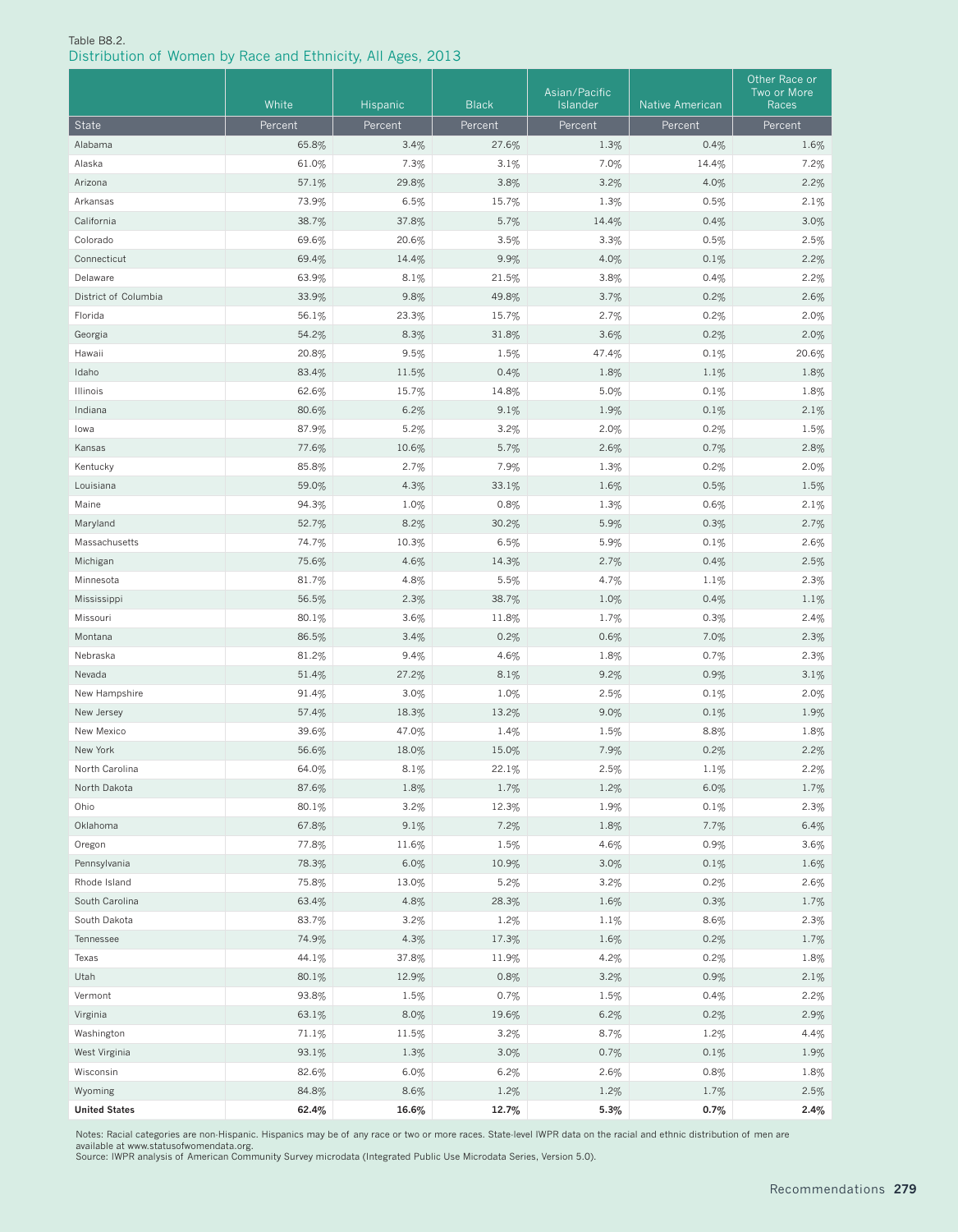#### Table B8.3.

# Number of Women and Men by Detailed Racial and Ethnic Groups, All Ages, United States, 2013

|                                                            | Number of Women   | Number of Men    | Total              |
|------------------------------------------------------------|-------------------|------------------|--------------------|
| <b>Hispanic</b>                                            |                   |                  |                    |
| Mexican                                                    | 16,580,097        | 17,451,335       | 34,031,432         |
| Spaniard                                                   | 365,562           | 360,155          | 725,717            |
| Caribbean                                                  |                   |                  |                    |
| Cuban                                                      | 977,797           | 971,437          | 1,949,234          |
| Dominican                                                  | 880,522           | 774,391          | 1,654,913          |
| Puerto Rican                                               | 2,525,449         | 2,463,891        | 4,989,340          |
| Central America                                            |                   |                  |                    |
| Costa Rican                                                | 70,927            | 63,475           | 134,402            |
| Guatemalan                                                 | 547,644           | 714,146          | 1,261,790          |
| Honduran                                                   | 361,829           | 394,171          | 756,000            |
| Nicaraguan                                                 | 206,543           | 188,272          | 394,815            |
| Panamanian                                                 | 103,827           | 76,912           | 180,739            |
| Salvadoran                                                 | 957,749           | 1,007,948        | 1,965,697          |
| Other Central American                                     | 18,843            | 22,402           | 41,245             |
| South America                                              |                   |                  |                    |
| Argentinean                                                | 121,359           | 120.583          | 241,942            |
| Bolivian                                                   | 57,968            | 54,074<br>70,427 | 112,042<br>142,673 |
| Chilean<br>Colombian                                       | 72,246<br>579,399 | 468,294          | 1,047,693          |
| Ecuadorian                                                 | 319,695           | 345,659          | 665,354            |
| Peruvian                                                   | 307,505           | 281,642          | 589,147            |
| Uruguayan                                                  | 31,183            | 29,456           | 60,639             |
| Venezuelan                                                 | 136,115           | 118,679          | 254,794            |
| Other South American                                       | 27,564            | 23,940           | 51,504             |
| Other Hispanic                                             | 843,867           | 846,549          | 1,690,416          |
| Asian/Pacific Islander                                     |                   |                  |                    |
| East Asia                                                  |                   |                  |                    |
| Chinese                                                    | 1,924,760         | 1,693,738        | 3,618,498          |
| Hmong                                                      | 127,578           | 127,462          | 255,040            |
| Japanese                                                   | 444,619           | 322,723          | 767,342            |
| Korean                                                     | 806,487           | 646,277          | 1,452,764          |
| South Central Asia                                         |                   |                  |                    |
| Bangladeshi                                                | 73,259            | 80,331           | 153,590            |
| Indian                                                     | 1,471,168         | 1,571,579        | 3,042,747          |
| Pakistani                                                  | 181,983           | 198,026          | 380,009            |
| Sri Lankan                                                 | 22,175            | 21,549           | 43,724             |
| South East Asia                                            |                   |                  |                    |
| Cambodian                                                  | 131,543           | 117,727          | 249,270            |
| Filipino                                                   | 1,443,882         | 1,125,209        | 2,569,091          |
| Indonesian                                                 | 35,714            | 29,428           | 65,142             |
| Laotian                                                    | 97,857            | 92,105           | 189,962            |
| Thai                                                       | 108,510           | 71,212           | 179,722            |
| Vietnamese                                                 | 857,564           | 809,298          | 1,666,862          |
| Other Asian                                                | 188,773           | 192,313          | 381,086            |
| Pacific Islander<br>Guamanian/Chamorro                     | 29,908            |                  | 58,709             |
| Hawaiian                                                   | 73,463            | 28,801<br>74,520 | 147,983            |
| Samoan                                                     | 48,685            | 50,958           | 99,643             |
| Other Pacific Islander                                     | 79,475            | 79,239           | 158,714            |
| Two or More Asian/Pacific Islander Races                   | 3,369,956         | 3,313,374        | 6,683,330          |
| <b>Native American</b>                                     |                   |                  |                    |
| Alaska Native                                              | 51,562            | 51,415           | 102,977            |
| Apache                                                     | 24,765            | 26,582           | 51,347             |
| Cherokee                                                   | 128,591           | 125,202          | 253,793            |
| Chickasaw                                                  | 11,785            | 12,429           | 24,214             |
| Chippewa                                                   | 55,659            | 54,127           | 109,786            |
| Choctaw                                                    | 46,092            | 42,415           | 88,507             |
| Creek                                                      | 20,409            | 18,926           | 39,335             |
| Iroquois                                                   | 23,609            | 19,475           | 43,084             |
| Lumbee                                                     | 35,481            | 32,164           | 67,645             |
| Navajo                                                     | 149,227           | 138,931          | 288,158            |
| Pueblo                                                     | 24,569            | 23,947           | 48,516             |
| Sioux                                                      | 61,362            | 57,559           | 118,921            |
| Other American Indian Tribe                                | 331,830           | 323,928          | 655,758            |
| Two or More American Indian and/or<br>Alaska Native Tribes | 99,095            | 93,379           | 192,474            |

Notes: Racial categories are non-Hispanic. Hispanics may be of any race or two or more races. Data are three-year averages (2011–2013).<br>Source: IWPR analysis of American Community Survey microdata (Integrated Public Use Mi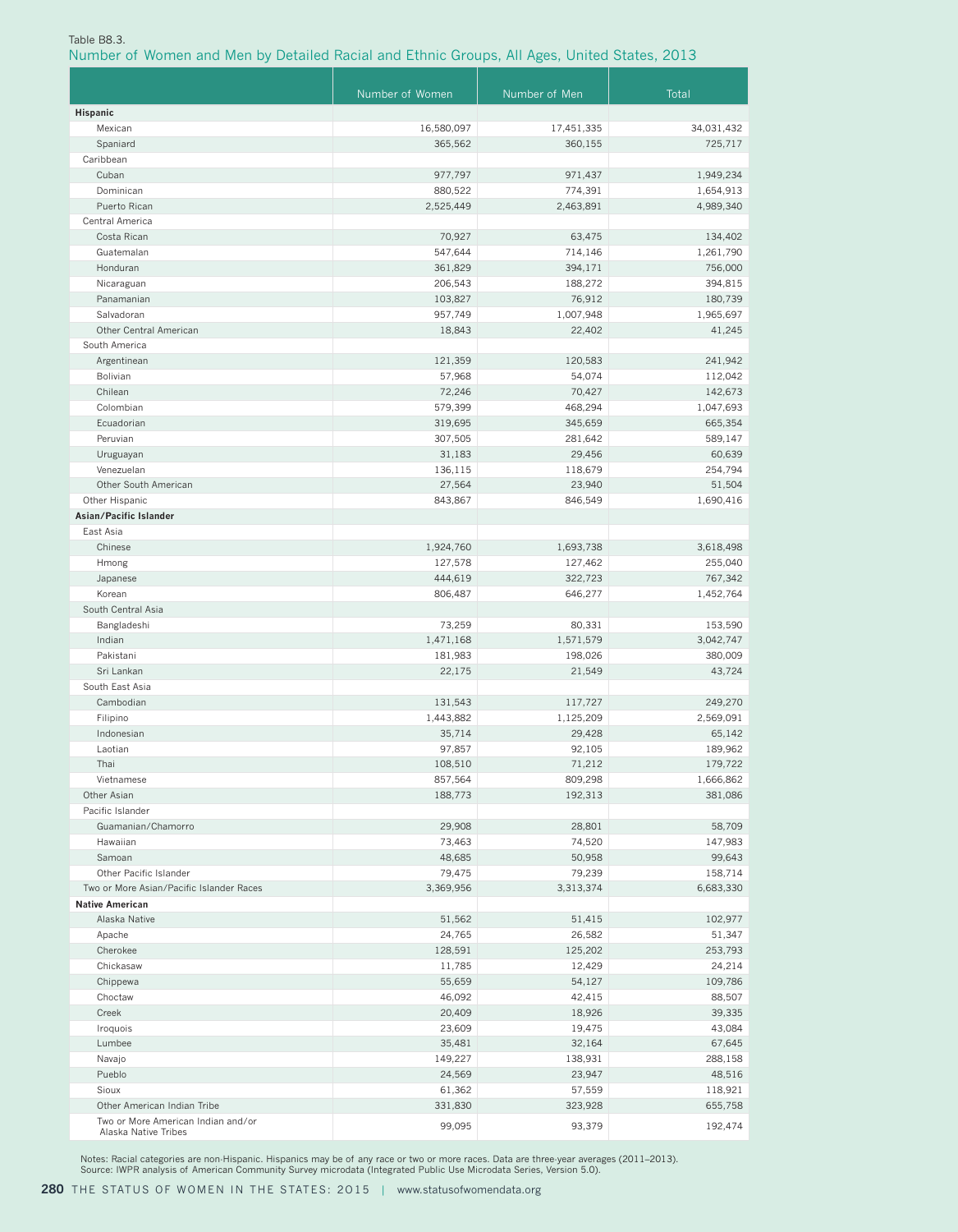# Table B8.4. Distribution of Women and Men Aged 15 and Older by Marital Status, 2013

|                      | <b>Total Number</b> |             | <b>Percent Married</b> |       | Percent Separated,<br>Widowed,<br>or Divorced |       | <b>Percent Never Married</b> |       |
|----------------------|---------------------|-------------|------------------------|-------|-----------------------------------------------|-------|------------------------------|-------|
| <b>State</b>         | Women               | Men         | Women                  | Men   | Women                                         | Men   | Women                        | Men   |
| Alabama              | 2,036,504           | 1,870,537   | 45.0%                  | 49.9% | 27.6%                                         | 16.6% | 27.3%                        | 33.5% |
| Alaska               | 271,681             | 304,545     | 49.0%                  | 46.2% | 20.6%                                         | 14.6% | 30.4%                        | 39.2% |
| Arizona              | 2,670,694           | 2,611,038   | 46.2%                  | 48.3% | 24.2%                                         | 15.3% | 29.6%                        | 36.4% |
| Arkansas             | 1,213,246           | 1,151,339   | 48.4%                  | 52.2% | 27.1%                                         | 17.2% | 24.6%                        | 30.5% |
| California           | 15,565,209          | 15,168,144  | 44.9%                  | 47.4% | 21.9%                                         | 12.2% | 33.1%                        | 40.4% |
| Colorado             | 2,115,430           | 2,112,252   | 49.9%                  | 50.8% | 22.5%                                         | 13.8% | 27.6%                        | 35.3% |
| Connecticut          | 1,528,805           | 1,424,912   | 45.8%                  | 50.0% | 23.4%                                         | 12.6% | 30.8%                        | 37.3% |
| Delaware             | 393,892             | 361,522     | 44.8%                  | 49.2% | 25.0%                                         | 14.1% | 30.2%                        | 36.7% |
| District of Columbia | 292,991             | 256,751     | 24.7%                  | 30.5% | 19.4%                                         | 13.0% | 55.9%                        | 56.6% |
| Florida              | 8,368,847           | 7,859,070   | 43.8%                  | 48.2% | 28.3%                                         | 16.5% | 28.0%                        | 35.3% |
| Georgia              | 4,101,656           | 3,817,832   | 44.4%                  | 48.5% | 24.6%                                         | 14.4% | 31.1%                        | 37.0% |
| Hawaii               | 571,071             | 574,794     | 49.2%                  | 50.2% | 21.4%                                         | 11.9% | 29.3%                        | 37.9% |
| Idaho                | 630,750             | 624,832     | 54.1%                  | 55.7% | 23.6%                                         | 14.6% | 22.3%                        | 29.6% |
| Illinois             | 5,340,213           | 5,039,914   | 46.2%                  | 49.8% | 21.9%                                         | 12.3% | 31.9%                        | 37.9% |
| Indiana              | 2,697,084           | 2,556,099   | 47.9%                  | 51.0% | 24.9%                                         | 15.7% | 27.2%                        | 33.3% |
| lowa                 | 1,268,320           | 1,220,209   | 51.8%                  | 53.6% | 22.3%                                         | 14.3% | 25.9%                        | 32.1% |
| Kansas               | 1,159,194           | 1,133,853   | 51.8%                  | 53.8% | 23.3%                                         | 14.4% | 24.9%                        | 31.8% |
| Kentucky             | 1,819,505           | 1,731,739   | 48.5%                  | 51.6% | 27.2%                                         | 16.6% | 24.3%                        | 31.8% |
| Louisiana            | 1,905,906           | 1,788,781   | 41.7%                  | 45.8% | 26.4%                                         | 16.7% | 31.8%                        | 37.4% |
| Maine                | 575,065             | 542,219     | 47.8%                  | 51.0% | 26.4%                                         | 17.4% | 25.8%                        | 31.6% |
| Maryland             | 2,507,586           | 2,307,143   | 44.3%                  | 49.4% | 22.8%                                         | 12.8% | 33.0%                        | 37.8% |
| Massachusetts        | 2,896,679           | 2,654,761   | 44.7%                  | 49.1% | 21.9%                                         | 12.0% | 33.5%                        | 39.0% |
| Michigan             | 4,145,250           | 3,912,356   | 46.3%                  | 49.1% | 23.8%                                         | 14.9% | 29.9%                        | 36.0% |
| Minnesota            | 2,214,425           | 2,141,366   | 50.9%                  | 52.6% | 20.6%                                         | 12.3% | 28.5%                        | 35.0% |
| Mississippi          | 1,234,311           | 1,141,472   | 42.3%                  | 47.0% | 26.9%                                         | 16.3% | 30.8%                        | 36.8% |
| Missouri             | 2,515,290           | 2,364,531   | 48.0%                  | 51.2% | 24.5%                                         | 15.7% | 27.5%                        | 33.1% |
| Montana              | 417,839             | 412,707     | 48.9%                  | 51.9% | 24.9%                                         | 16.8% | 26.2%                        | 31.2% |
| Nebraska             | 751,005             | 727,654     | 51.5%                  | 54.1% | 22.0%                                         | 12.9% | 26.5%                        | 33.0% |
| Nevada               | 1,116,303           | 1,123,285   | 45.7%                  | 46.4% | 25.6%                                         | 17.5% | 28.8%                        | 36.1% |
| New Hampshire        | 561,659             | 540,260     | 50.9%                  | 53.4% | 22.9%                                         | 14.1% | 26.2%                        | 32.6% |
| New Jersey           | 3,738,875           | 3,493,676   | 46.7%                  | 51.7% | 22.3%                                         | 11.2% | 31.0%                        | 37.1% |
| New Mexico           | 842,433             | 820,174     | 43.2%                  | 46.3% | 25.6%                                         | 14.7% | 31.2%                        | 38.9% |
| New York             | 8,406,889           | 7,746,348   | 42.1%                  | 46.7% | 22.5%                                         | 11.9% | 35.4%                        | 41.4% |
| North Carolina       | 4,115,544           | 3,823,175   | 46.0%                  | 50.6% | 25.1%                                         | 14.6% | 28.9%                        | 34.8% |
| North Dakota         | 288,011             | 299,763     | 52.3%                  | 51.4% | 20.5%                                         | 13.0% | 27.2%                        | 35.6% |
| Ohio                 | 4,846,900           | 4,545,226   | 46.2%                  | 49.5% | 24.8%                                         | 15.7% | 29.0%                        | 34.8% |
| Oklahoma             | 1,559,341           | 1,494,588   | 48.8%                  | 51.1% | 26.2%                                         | 17.2% | 24.9%                        | 31.7% |
| Oregon               | 1,637,441           | 1,581,833   | 47.9%                  | 50.4% | 25.2%                                         | 15.9% | 26.9%                        | 33.7% |
| Pennsylvania         | 5,444,426           | 5,105,387   | 45.7%                  | 49.8% | 23.6%                                         | 13.7% | 30.7%                        | 36.5% |
| Rhode Island         | 454,191             | 423,285     | 42.3%                  | 47.0% | 25.2%                                         | 13.6% | 32.5%                        | 39.3% |
| South Carolina       | 2,011,471           | 1,863,237   | 44.8%                  | 48.9% | 25.7%                                         | 15.9% | 29.5%                        | 35.3% |
| South Dakota         | 335,491             | 335,794     | 50.8%                  | 53.0% | 22.7%                                         | 13.7% | 26.5%                        | 33.3% |
| Tennessee            | 2,716,823           | 2,537,916   | 47.1%                  | 51.2% | 26.1%                                         | 16.8% | 26.8%                        | 31.9% |
| Texas                | 10,420,162          | 10,131,796  | 47.5%                  | 51.0% | 23.5%                                         | 13.8% | 29.0%                        | 35.2% |
| Utah                 | 1,072,832           | 1,068,477   | 55.6%                  | 56.2% | 18.0%                                         | 11.5% | 26.4%                        | 32.3% |
| Vermont              | 269,875             | 256,521     | 47.6%                  | 49.0% | 23.6%                                         | 15.1% | 28.8%                        | 35.9% |
| Virginia             | 3,440,627           | 3,267,508   | 47.7%                  | 51.1% | 23.2%                                         | 13.3% | 29.1%                        | 35.6% |
| Washington           | 2,835,803           | 2,803,756   | 49.3%                  | 51.4% | 23.6%                                         | 13.8% | 27.2%                        | 34.8% |
| West Virginia        | 781,407             | 755,635     | 48.0%                  | 51.0% | 27.2%                                         | 16.9% | 24.7%                        | 32.1% |
| Wisconsin            | 2,361,875           | 2,294,962   | 49.7%                  | 51.7% | 21.6%                                         | 13.2% | 28.7%                        | 35.1% |
| Wyoming              | 229,683             | 234,237     | 53.3%                  | 54.1% | 22.5%                                         | 15.6% | 24.3%                        | 30.3% |
| <b>United States</b> | 130,696,510         | 124,359,211 | 46.2%                  | 49.6% | 23.8%                                         | 14.1% | 29.9%                        | 36.3% |

Source: IWPR analysis of American Community Survey microdata (Integrated Public Use Microdata Series, Version 5.0).